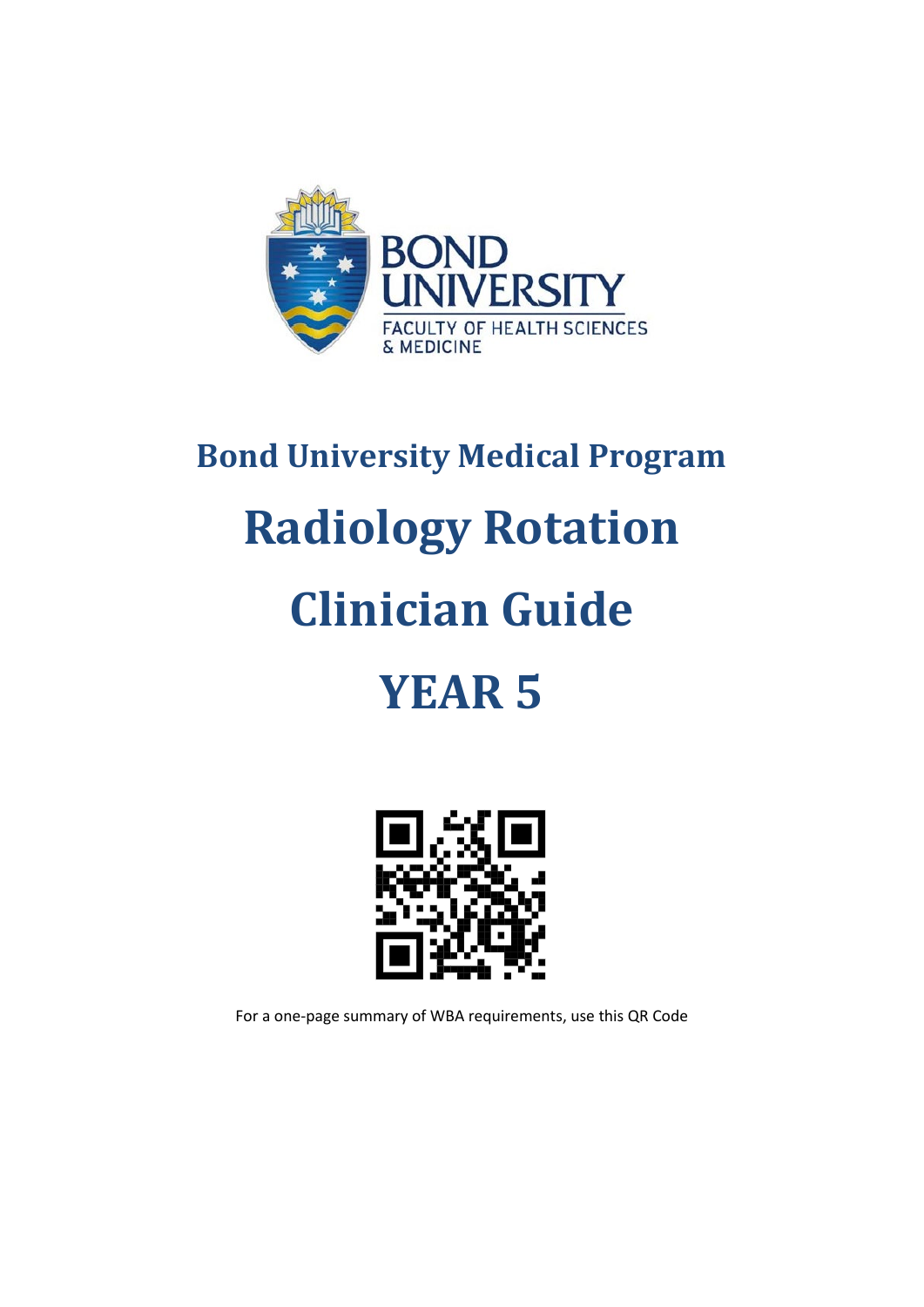### **Introduction**

Students in the final year of the Bond University Medical Program have 6 rotations to train in a broad array of medical, surgical, and other specialities.

These Rotations are made up from one of each of:

- Anaesthetics, Critical Care, and orthopaedics (2 weeks of each)
- Elective or Capstone
- Emergency Medicine,
- Flexible/End of year elective
- General Practice,
- Selective

The capstone, elective, flexible and selective rotations provide students' a choice of interest area, or speciality placement, to gain additional clinical experience on top of specified clinical curriculum placements.

The learning priorities for all clinical specialities are to gain insight and understanding of the most common presentations and conditions encountered. It is anticipated that all students will have opportunities to enhance their skills in history taking and clinical examination. Students should also be encouraged to translate the information from patient interactions into commonly used formats by interns, such as *ISBAR (Introduction, Situation, Background, Assessment, and Recommendation)* Additional specific procedural skills development is welcomed

#### **Timetable and Contacts**

**Students are expected to be present 5 days a week during their rotation**. If students are unable to attend for any reason, they are required to advise the clinician, hospital co-ordinator (where available) and the Placements Team at Bond University.

Student involvement in the day-to-day care and management of patients provides the best opportunity for learning. Students will be able learn the most through interviewing and examining patients and being involved in clinical decision making at the bed side.

As well as clinical knowledge, students must display other professional skills such as working well within the multidisciplinary team, considering the psychological and social impact of the illness on the patient and the family, being honest, empathetic, and respectful with regard to the patient's choices and decisions.

It is also important for students to recognise their own limitations, competencies, and scope of practice associated with their stage of training.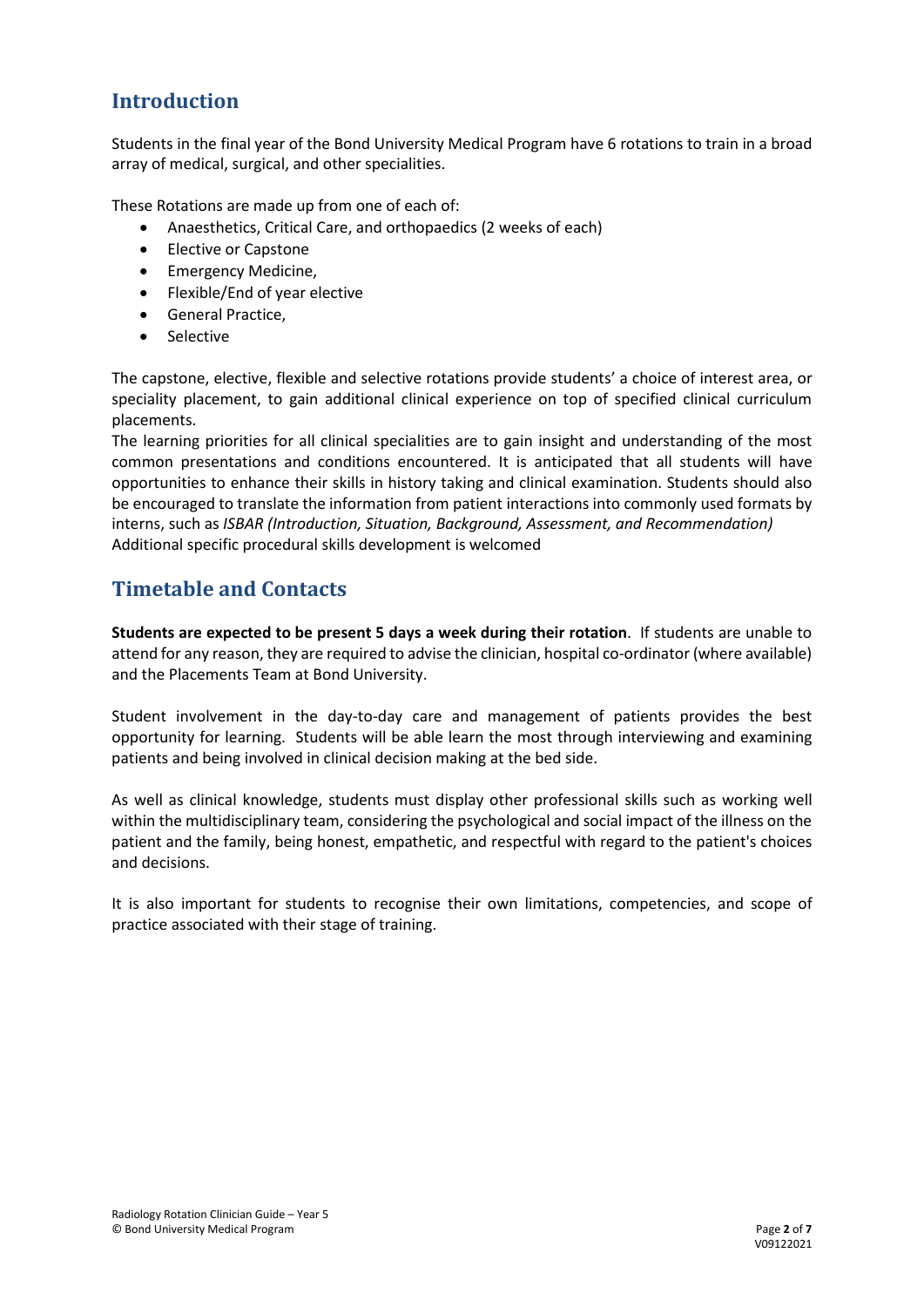## **MD Program Learning Outcomes**

#### **MEDI72-YR5 Extended Clinical Practice and Research, A, B & C and Doctor of Medicine (MD)**

- 1. Science and Scholarship: The medical graduate as scientist and scholar (SS)
- 2. Clinical Practice: The medical graduate as practitioner (CP)
- 3. Health and Society: The medical graduate as a health advocate (HS)
- 4. Professionalism and Leadership: The medical graduate as a professional and leader (PL)

The Australian Medical Council's Graduate Outcome Statements are organised into four domains. Within this subject, the framework mapped to the learning outcomes are: Science and Scholarship Domain (learning outcomes 1-3), Clinical Practice Domain (learning outcomes 4-11), Health and Society Domain (learning outcomes 12-15) and Professionalism and Leadership Domain (learning outcomes 16-21).

| Program<br><b>LOs 2022</b> | 2022          | <b>Description</b><br>On successful completion of this program the learner will be able to:                                                                                                                                                                                      | <b>AMC Domain</b>                               |
|----------------------------|---------------|----------------------------------------------------------------------------------------------------------------------------------------------------------------------------------------------------------------------------------------------------------------------------------|-------------------------------------------------|
| 01                         | <b>Y5SS01</b> | Apply current medical and scientific knowledge to individual patients, populations and<br>health systems.                                                                                                                                                                        | 1.1, 1.2, 1.3,<br>1.4                           |
| 02                         | <b>Y5SS02</b> | Apply evidence-based and environmentally sustainable healthcare practices in patient care<br>and research methodology.                                                                                                                                                           | 1.5, 1.6, 2.7                                   |
| 03                         | <b>Y5SS03</b> | Apply project management and/or communication skills to complete an evidence based<br>and professionally focussed project including its dissemination.                                                                                                                           | 1.1, 1.5, 1.6,<br>3.3, 4.9                      |
| 04                         | <b>Y5CP01</b> | Demonstrate cognitive, technical and interpretive skills in undertaking an accurate,<br>detailed system-focussed history from a range of patients within a variety of clinical<br>settings.                                                                                      | 2.1, 2.2                                        |
| 05                         | <b>Y5CP02</b> | Perform an accurate and complete physical examination on any body system including a<br>mental state examination.                                                                                                                                                                | 2.3                                             |
| 06                         | <b>Y5CP03</b> | Use knowledge of common conditions, the patient history and physical examination<br>findings, and clinical data, to undertake clinical reasoning and formulate probable and<br>differential diagnoses.                                                                           | 2.2, 2.3, 2.4,<br>2.7, 2.8, 2.10                |
| 07                         | <b>Y5CP04</b> | Recognise and assess deteriorating and critically unwell patients who require immediate<br>care and perform common emergency and life support procedures.                                                                                                                        | 2.12                                            |
| 08                         | <b>Y5CP05</b> | Safely perform a range of common procedures.                                                                                                                                                                                                                                     | 2.6, 2.11, 2.14                                 |
| 09                         | <b>Y5CP06</b> | Safely prescribe by applying the principles of "quality use of medicines" in an<br>environmentally sustainable way.                                                                                                                                                              | , 2.7                                           |
| 10                         | <b>Y5CP07</b> | Select and justify common investigations, with regard to the pathological basis of disease,<br>utility, safety, cost-effectiveness, and sustainability, and interpret their results.                                                                                             | 2.5, 3.7                                        |
| 11                         | <b>Y5CP08</b> | Formulate an initial management plan in consultation with patients, family and carers<br>across a variety of clinical settings with consideration of psychosocial, environmental and<br>cultural aspects that may influence management.                                          | 2.1, 2.7, 2.9,<br>2.13, 2.14,<br>2.15, 3.2, 3.4 |
| 12                         | <b>Y5HS01</b> | Apply evidence from behavioural science and population health research, integrate<br>prevention, early detection, health maintenance and chronic disease management into<br>clinical practice.                                                                                   | 1.6, 2.10, 3.5                                  |
| 13                         | <b>Y5HS02</b> | Recognise and critically reflect on the diversity of populations regarding health issues<br>applicable to the relevant unique historical, social and cultural contexts in the clinical and<br>community settings including First Nations peoples.                                | 3.1, 3.2, 3.4,<br>3.5, 3.8, 3.9                 |
| 14                         | <b>Y5HS03</b> | Recognise and understand the complex interactions between the healthcare systems and<br>environment, as well as the doctor and patient, whilst reflecting on power and privilege, to<br>understand the role of these to ensure a culturally responsive and safe working context. | 2.1, 2.8, 3.4,<br>3.6, 3.7, 4.5                 |
| 15                         | <b>Y5HS04</b> | Communicate successfully in all roles including health advocacy, education, assessment,<br>appraisal and with the First Nations peoples.                                                                                                                                         | 2.1, 3.3, 3.4,<br>3.8, 4.9                      |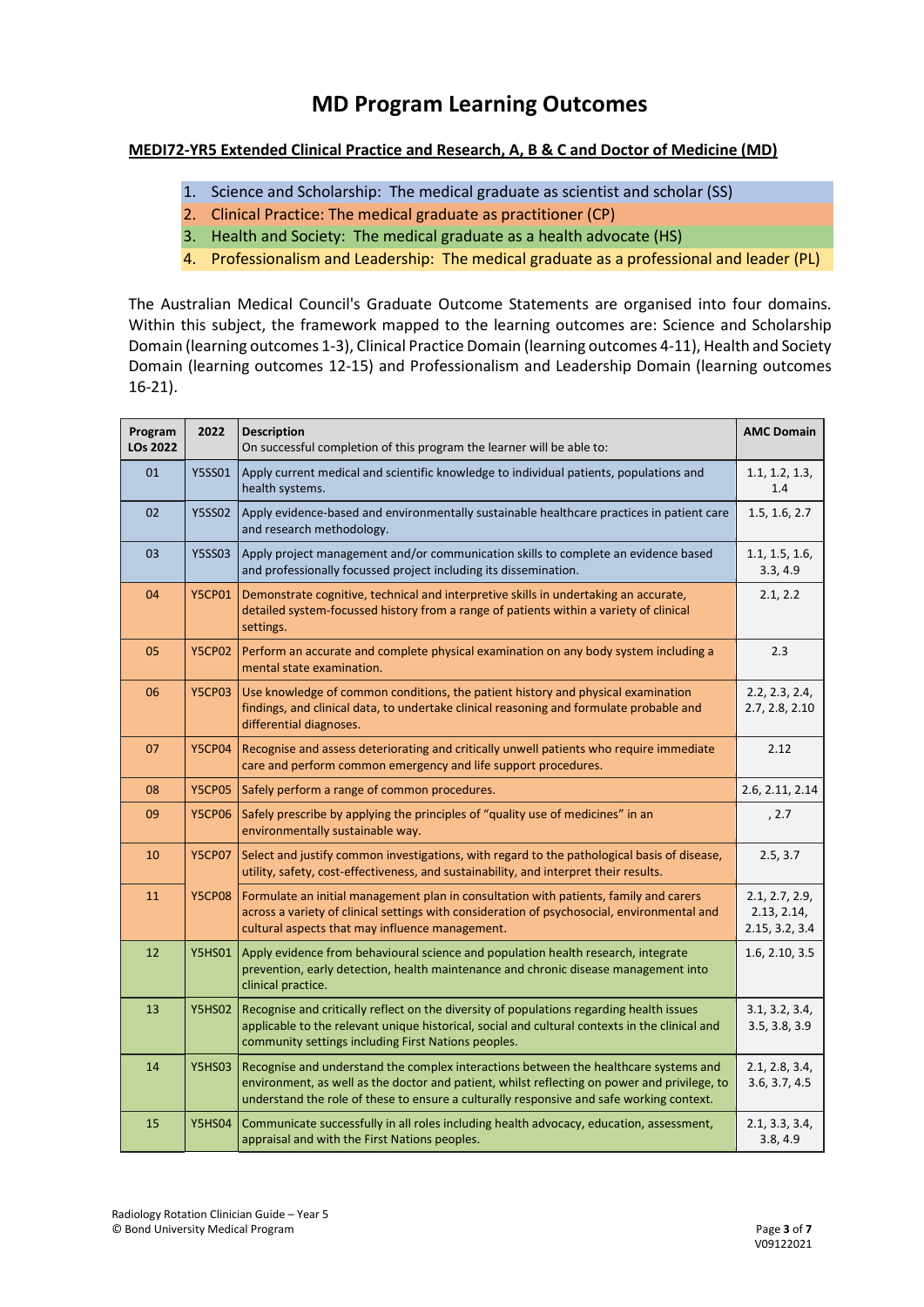| 16 | Y5PL01 | Contribute to teams providing care to patients according to "Good Medical Practice: A<br>Code of Conduct for Doctors in Australia" and "Good Medical Practice: A Guide for Doctors<br>in New Zealand"                                                                                                                            | 4.1, 4.2, 4.3,<br>4.4, 4.5, 4.6,<br>4.7, 4.8, 4.9,<br>4.10 |
|----|--------|----------------------------------------------------------------------------------------------------------------------------------------------------------------------------------------------------------------------------------------------------------------------------------------------------------------------------------|------------------------------------------------------------|
| 17 | Y5PL02 | Explain and apply the principles and concepts of medical ethics including physician virtue<br>and the 'four principles' of autonomy, beneficence, non-maleficence and justice in the<br>context of team-based patient care.                                                                                                      | 3.6, 4.1, 4.2,<br>4.3, 4.4, 4.6,<br>4.10                   |
| 18 | Y5PL03 | Apply the legal responsibilities of a medical practitioner across a range of professional and<br>personal contexts in the practice of team-based patient-care.                                                                                                                                                                   | 2.15, 4.1, 4.2,<br>4.3, 4.10                               |
| 19 | Y5PL04 | Evaluate the performance of self and others as self-regulated and effective members of a<br>diverse healthcare team in the management of a case load, respecting the roles of all<br>healthcare professionals within the clinical setting and community settings, demonstrating<br>professional foundation and essential skills. | 3.1, 4.1, 4.2,<br>4.6, 4.7, 4.8,<br>4.9                    |
| 20 | Y5PL05 | Demonstrate, and role model for junior medical students, skills to support the planned and<br>active development of a career.                                                                                                                                                                                                    | 4.1, 4.2, 4.3,<br>4.8, 4.9                                 |
| 21 | Y5PL06 | Demonstrate, and role model for junior medical students, the active management of<br>selfcare in a clinical environment as part of a clinical team managing patients.                                                                                                                                                            | 4.1, 4.2, 4.5,<br>4.6, 4.7, 4.9                            |

## **Radiology Rotation**

The use of the name radiology to describe this speciality is historic as imaging and interventional procedures performed by radiologists may include ultrasound, magnetic resonance, assorted injections (dyes and therapeutic substances), X-rays, computed tomography, nuclear medicine, and biopsies. The practice of radiology may include both diagnostic and therapeutic procedures.

It is expected that students will see patients with a broad array of clinical conditions in need of interventional and diagnostic imaging.

You will experience the daily routine and practice of Radiologists in many areas of interventional and diagnostic imaging first hand.

#### **Learning Outcomes**

Students must be able to:

- Develop clinical knowledge and understanding of the common Radiological investigations
- Improve general knowledge of the range of radiological interventions and investigations available
- explain their appropriate use in different clinical situations
- demonstrate ability to apply this knowledge as it relates to management of common clinical presentations
- Justify investigations and provide a rationale for their appropriateness and
- Interpret the results of commonly encountered diagnostic imaging in these patients
- Recognise serious l conditions requiring urgent management/intervention
- Demonstrate understanding and application of pharmacological, medical and surgical management of Diagnostic imaging patients
- Understand the importance of effective and timely communication and documentation
- Identify the harms and benefits of commonly used diagnostic and interventional imaging procedures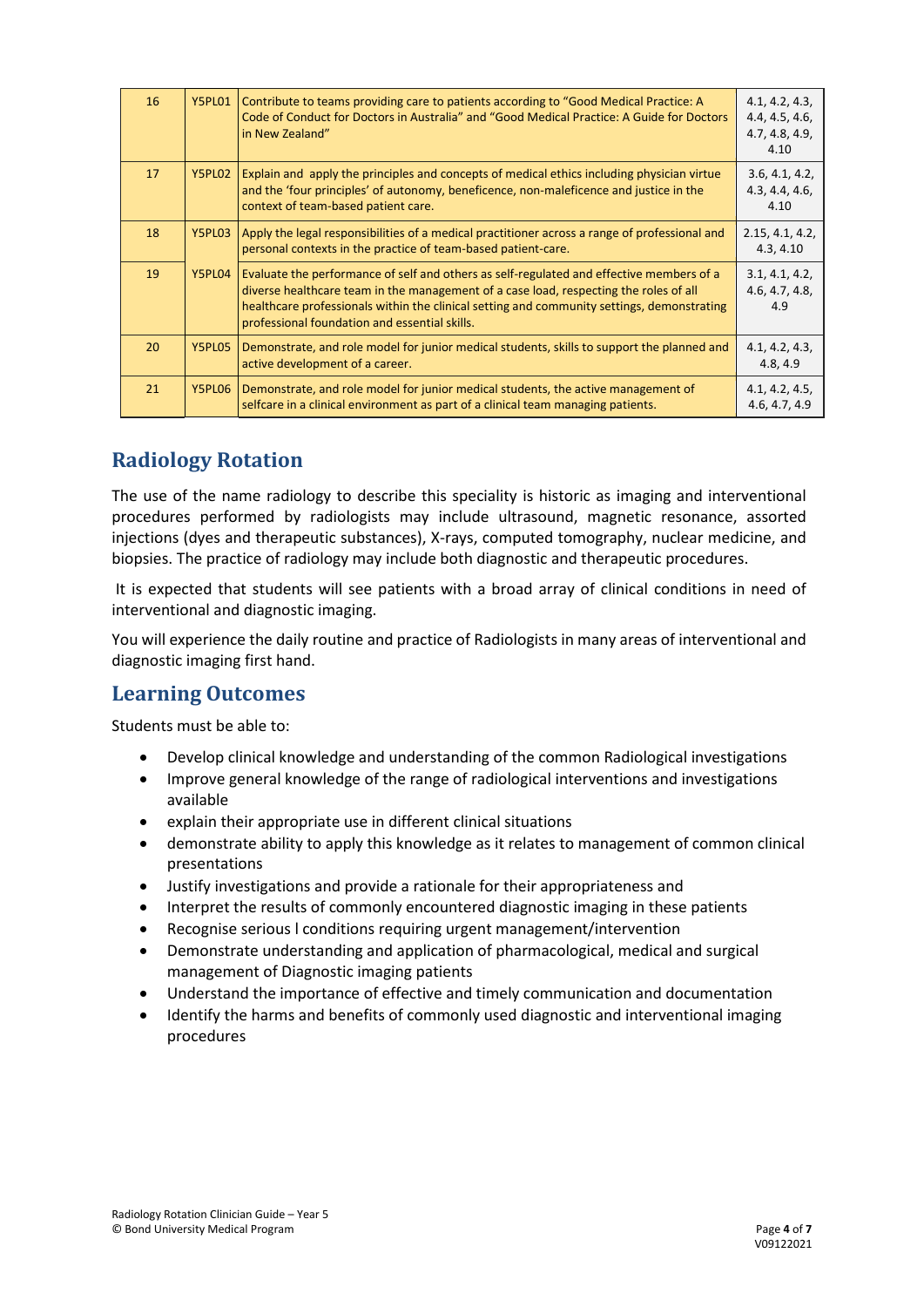## **Clinical Supervision and Assessment**

Formal educational sessions should be conducted every week throughout the clinical rotation to reinforce and enhance student learning. These sessions may vary throughout the placement.

Students have multiple workplace-based assessments (WBA) to successfully complete as a requirement for progression in the Medical Program. Assessments are completed in Osler ePortfolio, a cloud-based mobile assessment technology.

**1. In-Training Assessment (ITA)** is a workplace-based assessment tool utilised in clinical rotations. In the ITA, the clinical supervisor provides comments about student overall performance on that rotation. The ITA is a summary evaluation of whether students have met the requirements of that rotation for:

- Clinical knowledge
- Clinical History taking and physical examination skills
- Communication and
- Personal and professional behaviour

**ITA:** The ITA can only be completed by the supervising Consultant or their delegate after seeking opinion from the team about the student performance. **The ITA is due in Week 7.**

2. Mini-CEX: During the clinical placement, students will be supervised by a number of clinicians such as those in specialist training pathways in the medical team. Students are encouraged to participate in active learning by interacting with patients, conducting a relevant clinical activity. Students are required to evidence this as Mini-CEXs which can be assessed by these team members. Students are required to complete and evidence FOUR (**4) Mini-CEX** during this placement:

The Mini-CEX can be evaluated by a wide range of other health practitioners such as doctors, nurses, allied health, and hospital technicians

The Mini-CEX has been re-designed in conjunction with Griffith University to reduce the workload of completion for supervisors – whilst enhancing personalised feedback on performance to students.

Feedback should align to that given to students at the time of the interaction.

The Global result is a trust rating scale to align our evaluation of students with future clinician decisions around Entrustable Professional Activities.

| History / Physical examination / Procedural Skill / Other                                                                                                               |  |
|-------------------------------------------------------------------------------------------------------------------------------------------------------------------------|--|
| Assessment Criteria                                                                                                                                                     |  |
| Location*                                                                                                                                                               |  |
| Select Location                                                                                                                                                         |  |
| Feedback to assist student's learning:                                                                                                                                  |  |
| Please describe the Student's Performance: what was effective and ineffective, your overall impression and any specific feedback.                                       |  |
| Areas of strength:*                                                                                                                                                     |  |
|                                                                                                                                                                         |  |
|                                                                                                                                                                         |  |
|                                                                                                                                                                         |  |
|                                                                                                                                                                         |  |
| Areas of development:*                                                                                                                                                  |  |
|                                                                                                                                                                         |  |
|                                                                                                                                                                         |  |
| Global Overall result:*                                                                                                                                                 |  |
| O 1. Requires my assistance to complete this task safely in addition to close direct supervision                                                                        |  |
| O 2. Requires direct supervision (I need to be present with the student to observe the interaction and review the<br>task)                                              |  |
| O 3. Requires proximal supervision (I need to be in an adjacent room or on the same ward as the student and be<br>able to provide immediate or detailed review of task) |  |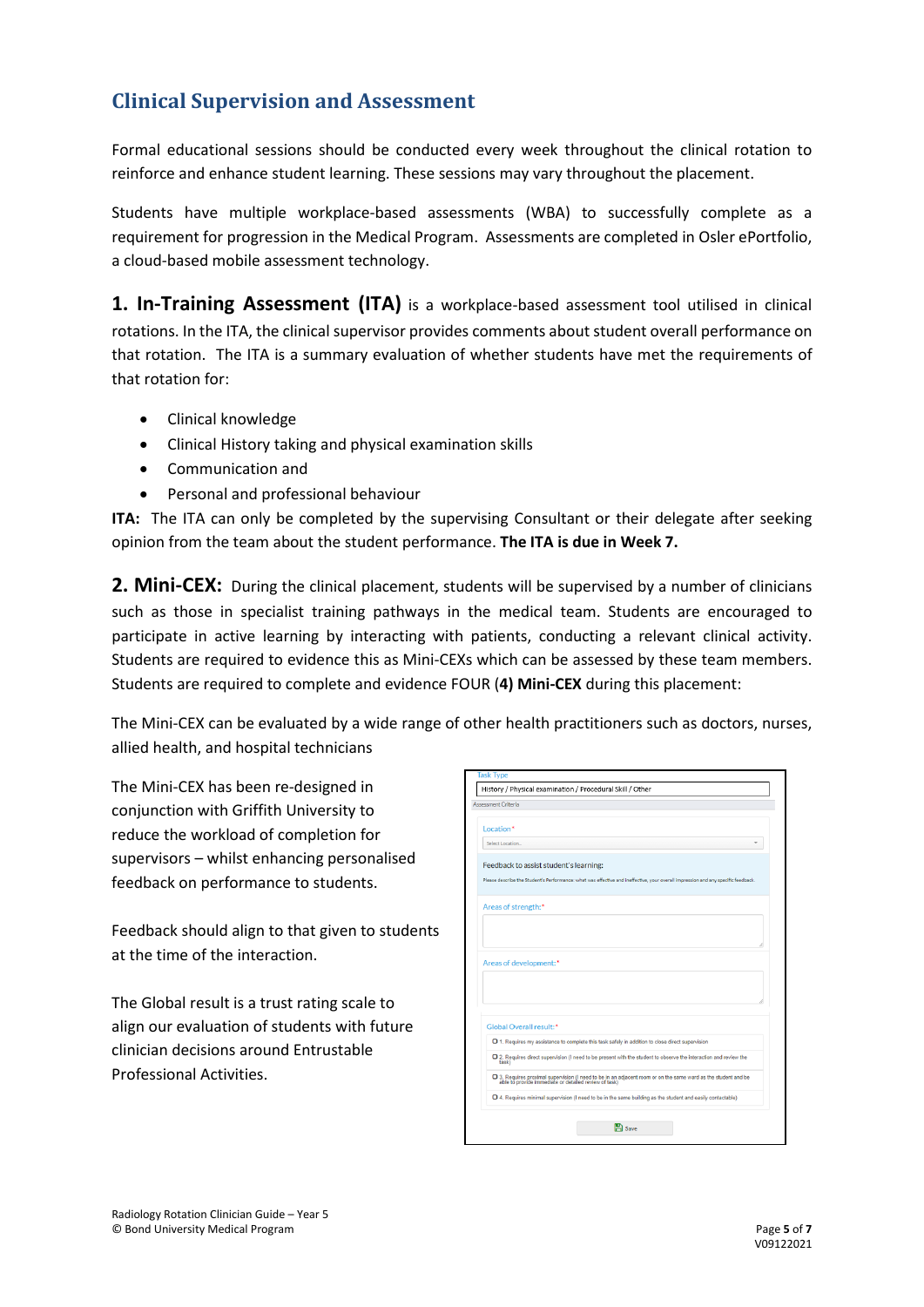#### **3. Procedural Skills:**

Bond Medical Students are required to complete the following procedural skills on patients by the completion of their Phase 2 placements in order to graduate. Nine skills are to be completed on patients under guided supervision whilst 5 procedures are theory-only modules to support skills development.

| #              | <b>Required Procedural Skill Activities</b>                  |
|----------------|--------------------------------------------------------------|
| 1              | In-dwelling Catheter                                         |
| $\overline{2}$ | <b>IV Cannulation</b>                                        |
| 3              | <b>Suturing</b>                                              |
| 4              | IM injection                                                 |
| 5              | SC injection                                                 |
| 6              | <b>ECG</b>                                                   |
| 7              | Venepuncture (venous blood sample)                           |
| 8              | <b>Blood Culture Sampling</b>                                |
| 9              | Sterile wash hand, gown, and glove                           |
| 10             | Examination of ICU patient - Theory Module<br>only           |
| 11             | - Theory Module<br><b>Blood Gas Analysis</b><br>only         |
| 12             | <b>Chest X-ray Interpretation</b><br>- Theory Module<br>only |
| 13             | <b>Pulse Oximetry</b><br>- Theory Module<br>only             |
| 14             | <b>PPE</b><br>- Theory Module<br>only                        |

Procedural Skills Assessments can be completed by a wide range of observing supervisors using Osler e-Portfolio, including nurses, specialist nurses, doctors, allied health, and hospital technicians.

Clinicians evaluate student procedural skills performance on an Entrustability Rating Scale:

- $\Box$  Trust Level 1. Requires physician assistance / direct instruction
- $\Box$  Trust Level 2. Requires significant supervisor input
- $\Box$  Trust Level 3. Performs independently but requires direct supervision
- $\Box$  Trust Level 4. Safe to perform independently (supervision immediately available)

#### **Clerked Case:**

Clerked Cases are no longer required as compulsory WBA. They are, however, a valuable learning tool for students. Clinical supervisors are welcome to request that students complete a Clerked Case as part of their evaluation of student engagement on placement to support completion of ITAs.

All WBA are completed on Bond University's Osler ePortfolio App/website. The student requests the supervisor to review their assessment via the ePortfolio. The supervisor can be a user of Osler (require login details) or be requested as a Guest Assessor (email link to assessment). It is recommended to be set up as a user if completing numerous assessments.